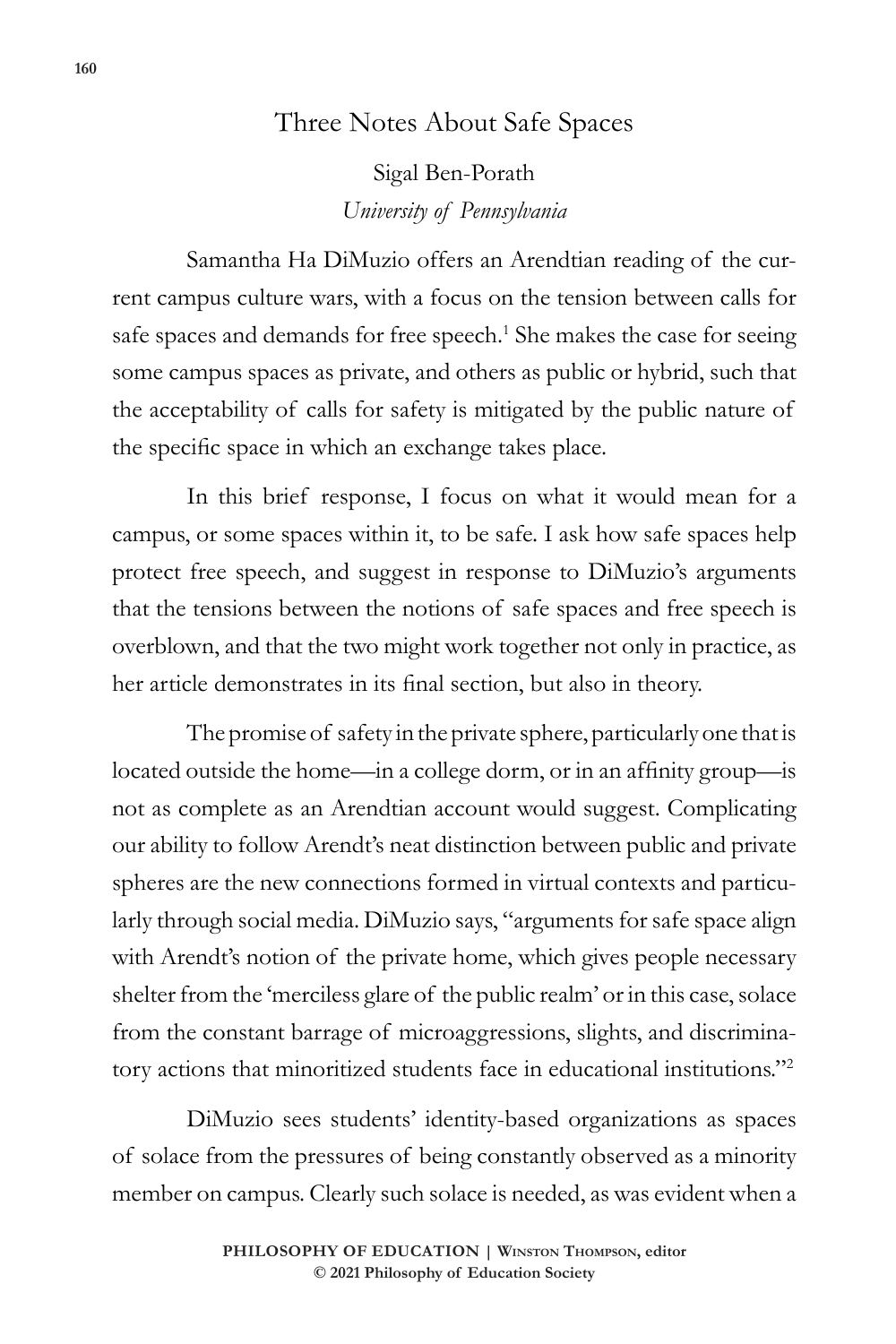Black Yale student who dozed off in a common room only to be woken up by the police, who were called by suspecting (White) peers.<sup>3</sup> Students are regularly policed for their race, gender identity, religious garb and other identity features. But the demand to create and maintain identity-safe contexts creates its own problems, of which I discuss one theoretical, one political, and one practical concern.

Theoretically: the merciless glare of the public realm is broader than the "barrage of micro-aggressions" that students may face on campus as a result of their immutable traits. The public gaze is also evident in the media attention directed at colleges, turning even small missteps by office holders—from college presidents to classroom teaching assistants—into further evidence of an imagined broad left-wing conspiracy to brainwash students. At Penn, a graduate student proclaimed on social media that in a class for which she was a teaching assistant, she prioritized minority students who wanted to speak; she was subjected to an immense barrage of hatred, and was made into a symbol of the imagined incessant indoctrination that typifies higher education in the minds of its critics.<sup>4</sup> The public glare of social media, in this case, demonstrates the futility of trying to shield students and other members of the campus community from intentional efforts to portray them as "snowflakes" or as menacing anti-American forces, or both at once.

This gaze, which is often weaponized by ideological interests, undercuts the effort to find safety in private or semi-private domains, and can affect personal behavior and interpersonal relations in learning and living spaces. Pressure is exerted on students and instructors through social media, or on campus in response to social media posts, or sometimes by the reporting of private behavior as well as classroom exchanges on social media. Given the low bar and low cost of expression on social media, students are exposed to significant amounts of casual talk from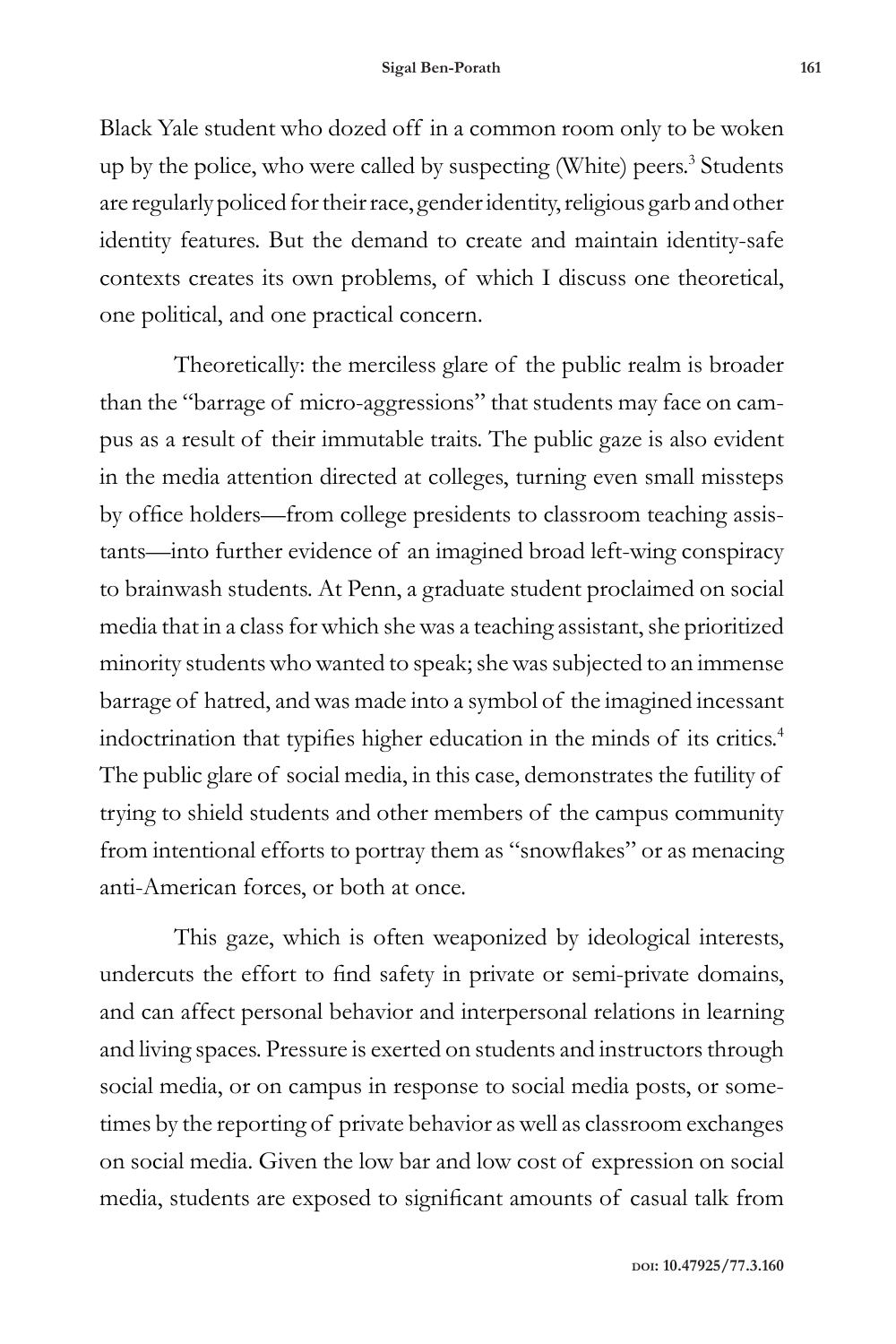their instructors. When they find out for example that these instructors harbor negative views on some minority groups—as was the case with a well-liked statistics instructor at Harvard, who expressed bigoted views on social media—the perception and the relationship can easily sour.5 Thus, virtual connections permeate private and semi-private spaces, reorganizing the possibilities and assumptions we can make about privacy, and creating new forms of conversation. Those can be productive but can also become treacherous and detrimental to learning, to freedom of speech, and to inclusion.

Politically: there is concern about using private spaces to address exclusion and marginalization. Many Republican-controlled state legislatures are proposing and passing laws that prohibit such contexts in public universities. Various recent bills should raise concerns about both safe spaces and freedom of expression: they bar public schools and colleges from allowing classes, activities, or events that promote "division between, resentment of, or social justice for" any "race, gender, political affiliation, or social class" thus limiting the academic freedom of instructors and students to discuss issues of concern; some of the bills further demand that "[n]o events or activities should group students based on ethnicity, race, religion, gender, or social class."6 Some of these bills would prohibit teaching classes on gender or race, others would prohibit students from organizing or participating in events and groups that provide them with safe and welcoming environments, such as La Casa Latina, the African American Cultural Center, the Catholic and the Muslim students organization, Hillel, or Women in Engineering. The public sphere, with its polarizing forces, is pushing against the possibility of marking and maintaining an affirming identity-based context on public campuses (which serve close to 80% of American students), making the retreat to private quarters into a luxury many cannot afford.7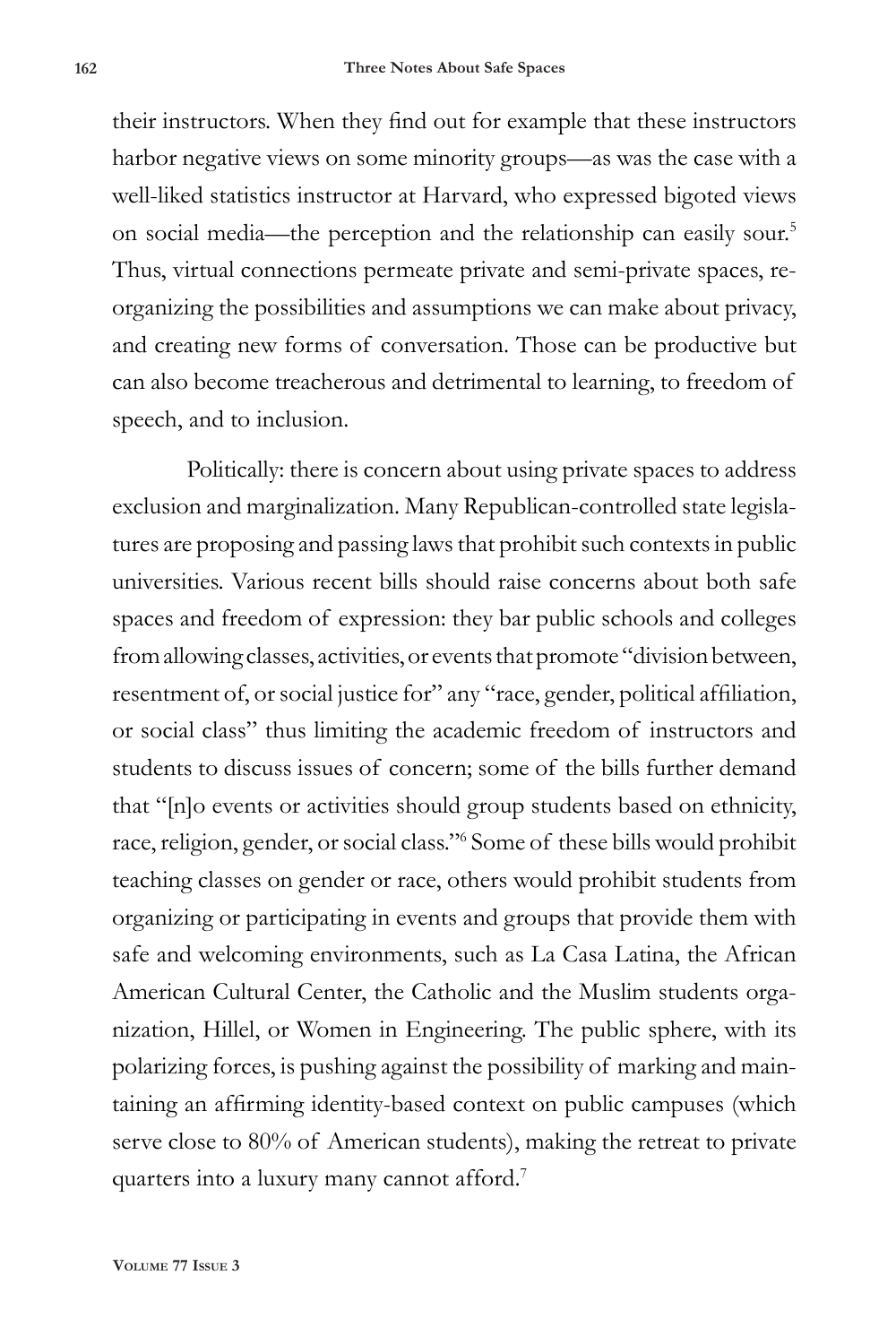Practically speaking: the argument for identity-based groups as private safe spaces places responsibility on these safe havens, which while important, do not in themselves address the pressing demands for safety on campus. The very idea of a safe haven, or the need for solace, recognizes that the clamor of diverse views and competing arguments in classrooms, dorms, labs, civic groups, and other diverse and public spaces on campus, can be not only exhausting but also diminishing for some members of the campus. The need for safety is not fulfilled by being able to escape into an affinity group, although that is surely a much-needed space in many cases. Safety is important in the classroom as well, which DiMuzio argued for as a matter of structural justice, and I would like to additionally justify as a matter of fulfilling the mission of truth-seeking that is central to the work on campus. DiMuzio abandons the discussion of safety in favor of focusing on the private contemplation and public discussion that, when alternated in class, can together provide for a thoughtful exchange. This depiction seems to denote for her a form of safety. Clearly, the tension between free speech and a sense of belonging in the classroom is at the core of the current campus wars. Pedagogical moves, such as taking breaks to cool down a heated discussion about a controversial topic, and inviting more classmates to join into a backand-forth between two opposing students, are important to consider and expand.

 As I have argued in *Free Speech on Campus*, classrooms require clear norms and boundaries for speech, ones that communicate a commitment to truth-seeking and to inclusivity, even when it seems that the two might pull in opposite directions.<sup>8</sup> The goal of inclusive freedom on college campuses is to reduce some of these tensions by framing and pursuing the two missions as mutually reinforcing rather than competing: to include more people and more perspectives in a conversation allows for it to be further enriched, and serves both the intellectual and the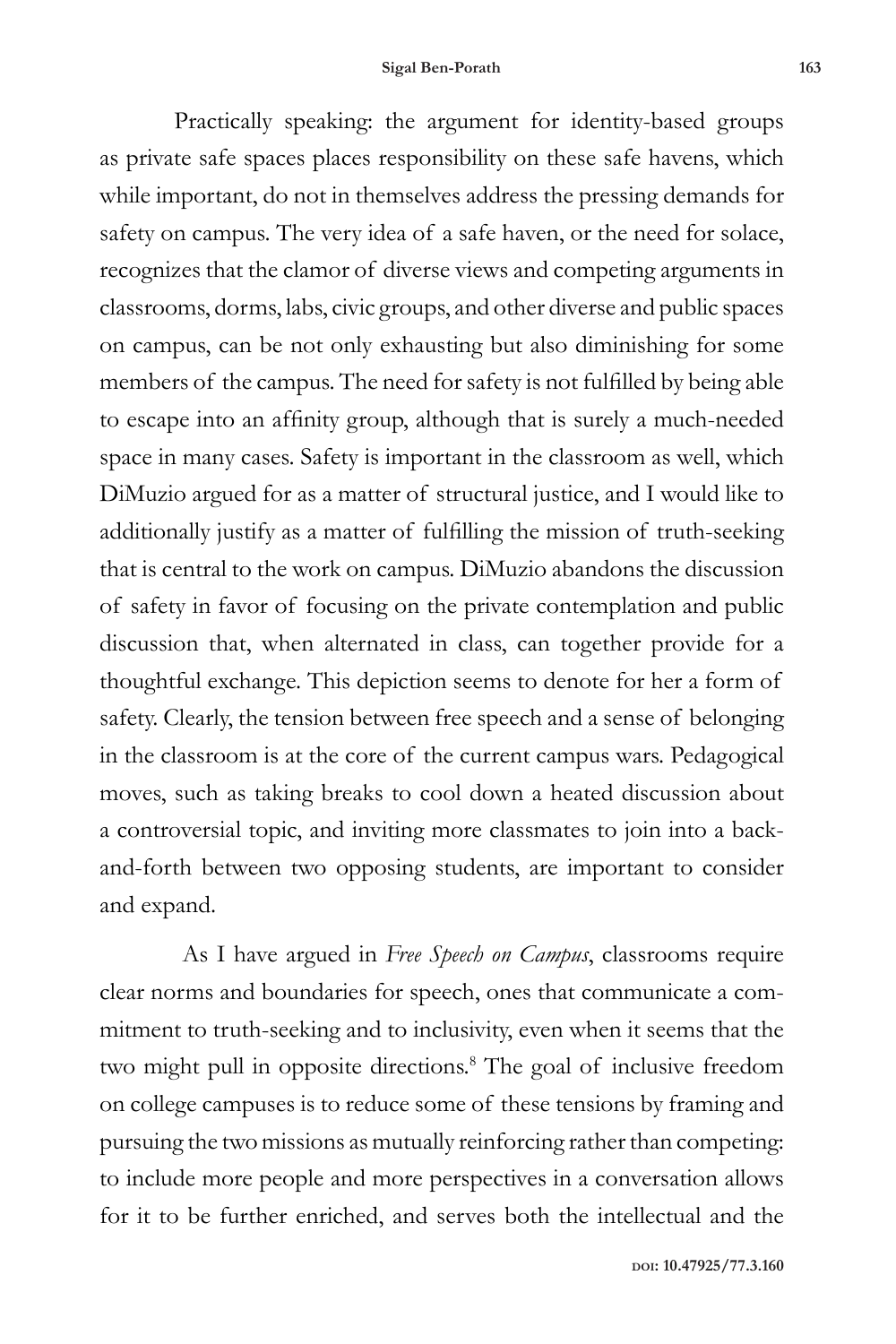ethical goals of the classroom.

Intellectual rigor is served by including more voices, as is clear in DiMuzio's example of a discussion in class about police brutality against Black people. I worry to some extent about students in the class who were less inclined to join or be engaged in this discussion, which evidently was outside of the lesson plan and the syllabus; without further information about the course, it is hard to say if suspending the planned material serves everyone's learning goals, and whether it can engage all or most of the students in a productive discussion. Assuming that it relates to the learning goals of the course in question, and noting the instructor's pedagogical acuity in navigating this difficult terrain, the example demonstrates the interweaving of public discussion and private inward observance. It also illustrates the possibility of abiding by the demands of free speech and inclusivity at the same time, and demonstrates how to defuse not only the tension between students but also the perception that two concepts and goals cannot be fulfilled together in both public and private spaces on campus. A framework of inclusive freedom, and the pedagogical tools that enable it, can provide a respite to weary campuses from the constant din of the culture wars, promoting a safe space in which both free speech and inclusion can be possible, and serving the university's mission to advance knowledge through embracing diversity and inclusion.

2 Ha, "Safe Space and Free Speech."

3 Christina Caron, "A Black Yale Student Was Napping, and a White Student Called the Police," *The New York Times*, May 9, 2018, https://www.nytimes. com/2018/05/09/nyregion/yale-black-student-nap.html.

4 Alex Rabin, "A Penn TA Is under National Scrutiny for Using Progressive

<sup>1</sup> Samantha Ha DiMuzio, "Safe Space and Free Speech: Preparation for Public Life in the 'In-Between,'" *Philosophy of Education* 77, no. 3 (2021).